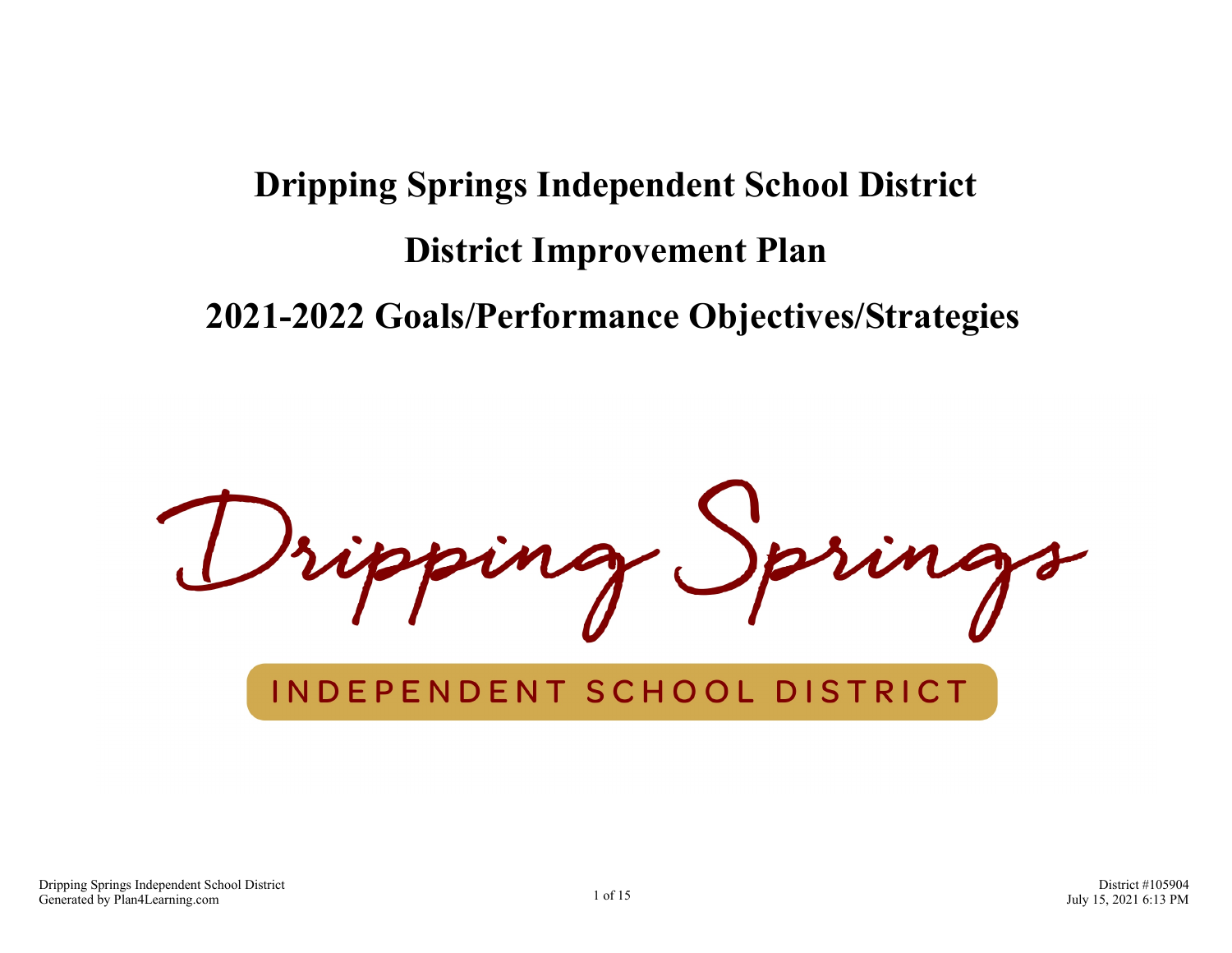### **Table of Contents**

| Goals                                                                                                                                                                                                                                                                                                                              |   |
|------------------------------------------------------------------------------------------------------------------------------------------------------------------------------------------------------------------------------------------------------------------------------------------------------------------------------------|---|
| Goal 1: Student Achievement: DSISD Life Changers will holistically and strategically develop and support the academic growth of all students.                                                                                                                                                                                      |   |
| Goal 2: Social-Emotional, Mental, and Health Wellness: DSISD will support and enhance students' social and emotional skills, attitudes, relationships, academic<br>performance, and perceptions of classroom and school climate through comprehensive social-emotional/counseling and health wellness programs designed to address |   |
| student needs.                                                                                                                                                                                                                                                                                                                     |   |
| Goal 3: Parent Engagement: DSISD will increase parent engagement and stakeholder involvement at both the campus and district level by making families feel                                                                                                                                                                         |   |
| welcomed through building meaningful connections and increased communication throughout the district and on all campuses.                                                                                                                                                                                                          | ю |
| Goal 4: Staff Quality, Recruitment, and Retention: Support the vision and mission of the district by placing a Life Changer in every position.                                                                                                                                                                                     |   |
| Goal 5: School Culture, Communication, and Compliance: All students will be educated in a safe environment that promotes collaborative and positive communication                                                                                                                                                                  |   |
| within the organization that effectively and efficiently manages operational, programmatic, and fiscal compliance.                                                                                                                                                                                                                 |   |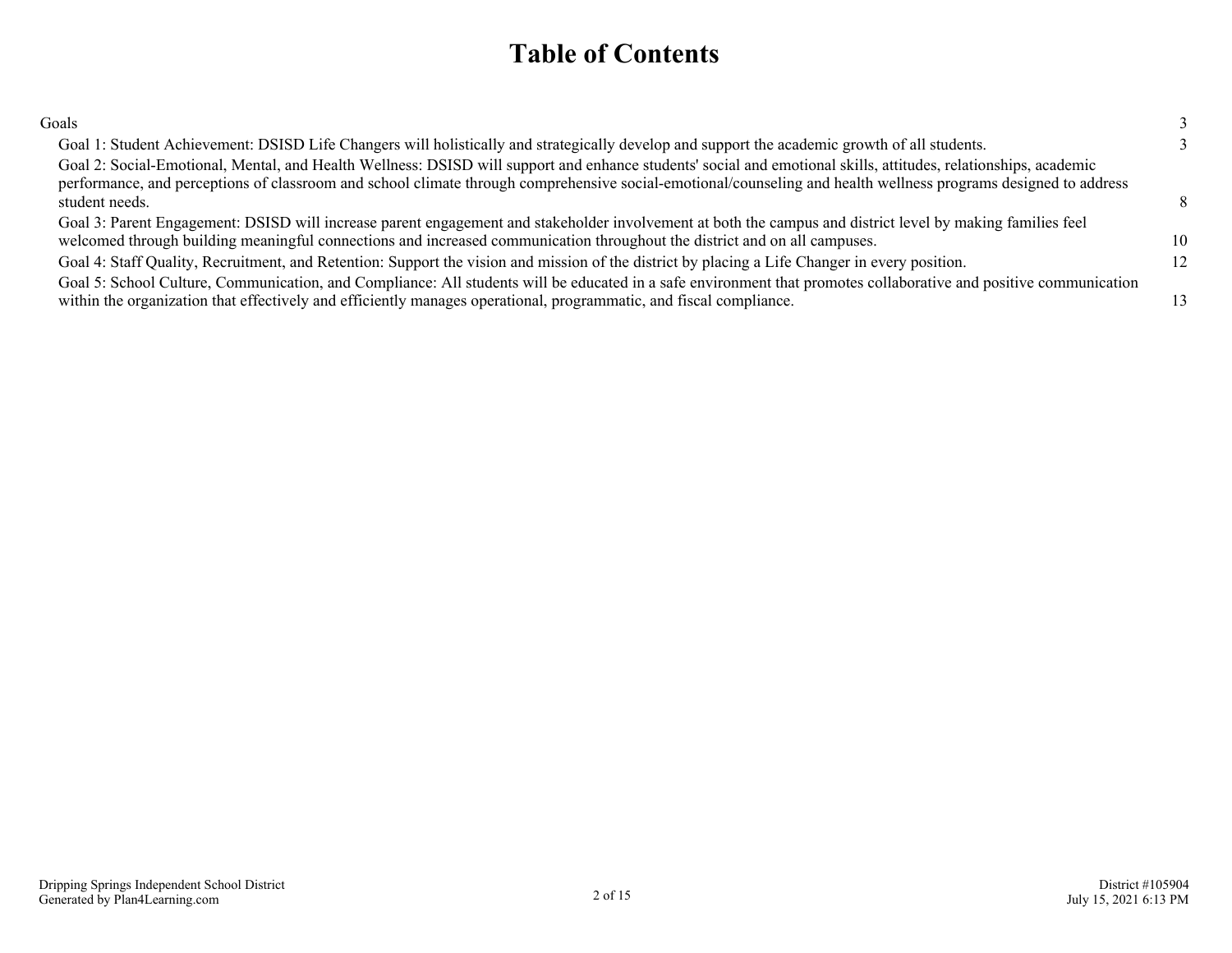# **Goals**

<span id="page-2-0"></span>**Goal 1:** Student Achievement:

DSISD Life Changers will holistically and strategically develop and support the academic growth of all students.

**Performance Objective 1:** Students will demonstrate growth from previous years as measured by multiple data sources.

**Evaluation Data Sources:** STAAR/EOC/TELPAS/MAP/DRA/CLI Engage/TPRI/Tejas Lee/TX KEA/Common Formative Assessments/Attendance/Course Completion/Professional Learning Opportunities/

| <b>Strategy 1 Details</b>                                                                                                                                                                                                                                                                                                                                                                                                                                                                                                                                                                                                                                                                                                                                                                                                                                                                                                                                                                                            | <b>Reviews</b> |                  |                |                  |
|----------------------------------------------------------------------------------------------------------------------------------------------------------------------------------------------------------------------------------------------------------------------------------------------------------------------------------------------------------------------------------------------------------------------------------------------------------------------------------------------------------------------------------------------------------------------------------------------------------------------------------------------------------------------------------------------------------------------------------------------------------------------------------------------------------------------------------------------------------------------------------------------------------------------------------------------------------------------------------------------------------------------|----------------|------------------|----------------|------------------|
| Strategy 1: Instruction: The district will provide TEKS based, evidence-based, instructional resources, instructional                                                                                                                                                                                                                                                                                                                                                                                                                                                                                                                                                                                                                                                                                                                                                                                                                                                                                                | Formative      |                  |                | <b>Summative</b> |
| planning, professional development, and instructional technology across all subject areas, with a specific focus on the<br>following:                                                                                                                                                                                                                                                                                                                                                                                                                                                                                                                                                                                                                                                                                                                                                                                                                                                                                | <b>Sept</b>    | <b>Nov</b>       | Mar            | May              |
| Developing, implementing, and supporting the building of a vertically aligned curriculum framework that supports<br>planning, instruction, and learning.<br>Implementing a system to streamline the inventories of resources purchased with the district Instructional Materials<br>Allotment funds, Federal funds, and District and Campus State Local Funds across all subject areas.<br>Focusing on ECTs at the campus and district level to improve Tier 1 instruction with a focus on data analysis,<br>professional development, and high yield instructional strategies.<br>Strategy's Expected Result/Impact: Vertically aligned DSISD curriculum documents, campus ECT Team<br>meeting template/agendas and implementation of strategies as evidenced by instructional walkthroughs.<br>Inventories and reference to instructional materials identified by unit in each content area and grade level.<br>Staff Responsible for Monitoring: Assistant Superintendent of Learning and Innovation, Director of |                |                  |                |                  |
| Elementary Education, Director of Secondary Education, Director of Student Services, Director of Special<br>Services, Principals, Assistant Principals, Teachers, Instructional Coaches, and L&I Coordinators.                                                                                                                                                                                                                                                                                                                                                                                                                                                                                                                                                                                                                                                                                                                                                                                                       |                |                  |                |                  |
| <b>Strategy 2 Details</b>                                                                                                                                                                                                                                                                                                                                                                                                                                                                                                                                                                                                                                                                                                                                                                                                                                                                                                                                                                                            |                |                  | <b>Reviews</b> |                  |
| Strategy 2: Progress Monitoring: Instructional Leaders will monitor student progress through regular universal                                                                                                                                                                                                                                                                                                                                                                                                                                                                                                                                                                                                                                                                                                                                                                                                                                                                                                       |                | <b>Formative</b> |                | <b>Summative</b> |
| screeners for reading and math and utilize Eduphoria or other software systems for data analysis. Data will be reviewed<br>through ECT meetings.                                                                                                                                                                                                                                                                                                                                                                                                                                                                                                                                                                                                                                                                                                                                                                                                                                                                     | <b>Sept</b>    | <b>Nov</b>       | Mar            | <b>May</b>       |
| Strategy's Expected Result/Impact: Data protocol documents, ECT meeting template/agendas, increase in<br>student learning and teacher capacity as evidenced through impactful lesson design and implementation.<br>Staff Responsible for Monitoring: Principals, Assistant Principals, Teachers, Instructional Coaches.                                                                                                                                                                                                                                                                                                                                                                                                                                                                                                                                                                                                                                                                                              |                |                  |                |                  |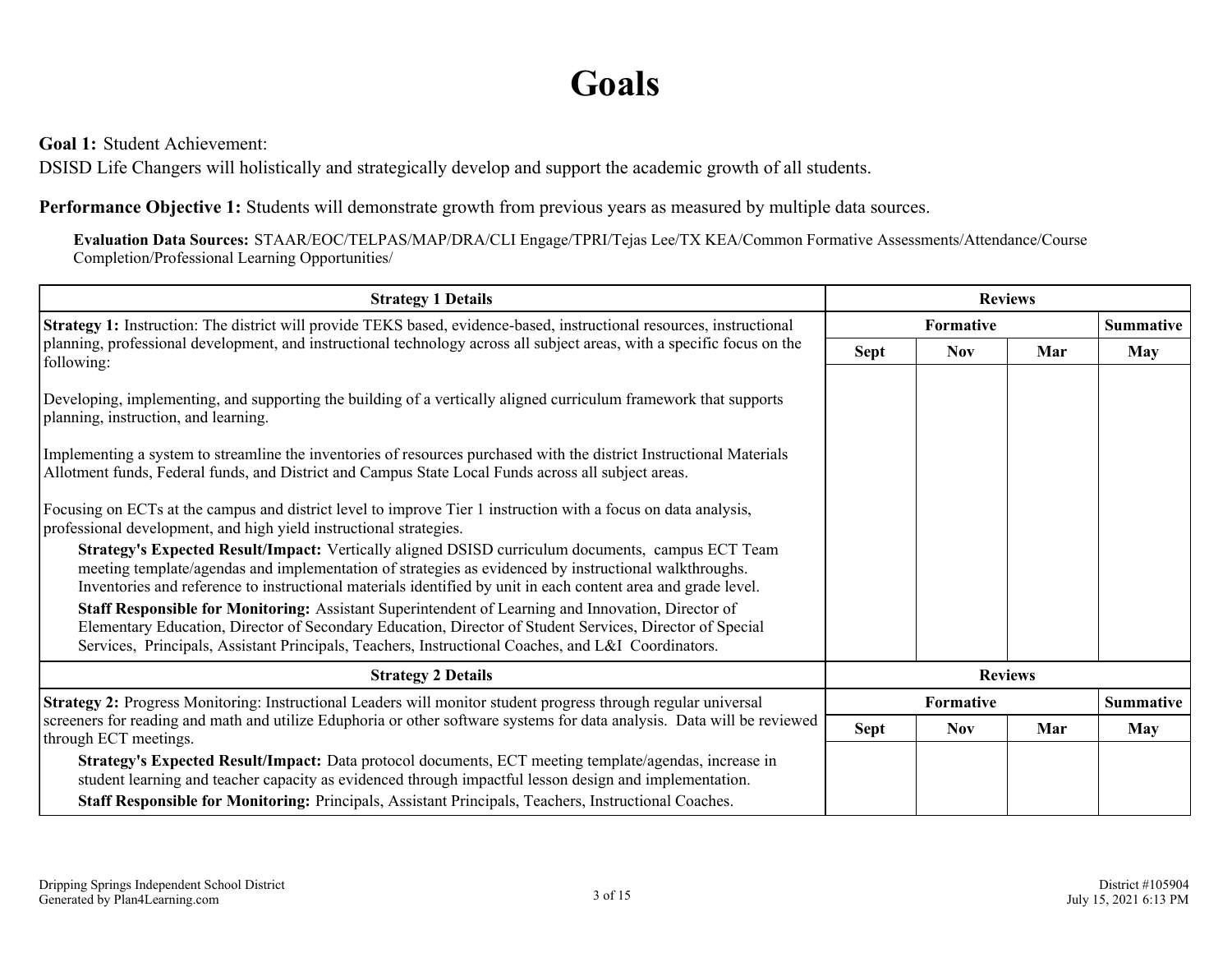| <b>Strategy 3 Details</b>                                                                                                                                                                                                                                                                                           | <b>Reviews</b> |            |                |                  |
|---------------------------------------------------------------------------------------------------------------------------------------------------------------------------------------------------------------------------------------------------------------------------------------------------------------------|----------------|------------|----------------|------------------|
| <b>Strategy 3:</b> Data and Assessment: The district will streamline assessment procedures to support teachers in the analysis                                                                                                                                                                                      |                | Formative  |                | <b>Summative</b> |
| of data and making real-time adjustments to classroom and student-specific instruction by using a collaboratively<br>created data protocol when reviewing formative and summative assessments.                                                                                                                      | <b>Sept</b>    | <b>Nov</b> | Mar            | May              |
| <b>Strategy's Expected Result/Impact: Data Protocol Process</b>                                                                                                                                                                                                                                                     |                |            |                |                  |
| Staff Responsible for Monitoring: Assistant Superintendent of Learning and Innovation, Director of<br>Elementary Education, Director of Secondary Education, Director of Student Services, Director of Special<br>Services, Coordinators of L&I, Principals, Assistant Principals, Teachers, Instructional Coaches. |                |            |                |                  |
| <b>Strategy 4 Details</b>                                                                                                                                                                                                                                                                                           | <b>Reviews</b> |            |                |                  |
| Strategy 4: Multi-Tiered System of Support (Response to Intervention): Life Changers will identify students in need of                                                                                                                                                                                              |                | Formative  |                | <b>Summative</b> |
| academic and behavioral supports in the MTSS process and provide instructional methods such as intervention/tutorials<br>for all STAAR/EOC tested subjects along with providing Positive Behavior Interventions and Supports (PBIS) as                                                                              | <b>Sept</b>    | <b>Nov</b> | Mar            | May              |
| applicable.                                                                                                                                                                                                                                                                                                         |                |            |                |                  |
| Strategy's Expected Result/Impact: Identification of students needing additional support through the<br>review and analysis of data and teacher/staff observation.                                                                                                                                                  |                |            |                |                  |
| Staff Responsible for Monitoring: Principals, Assistant Principals, Teachers, Instructional Coaches.                                                                                                                                                                                                                |                |            |                |                  |
| <b>Funding Sources: - State Compensatory Education</b>                                                                                                                                                                                                                                                              |                |            |                |                  |
| <b>Strategy 5 Details</b>                                                                                                                                                                                                                                                                                           |                |            | <b>Reviews</b> |                  |
| Strategy 5: English Learners: The district will focus on the development of academic language proficiency by                                                                                                                                                                                                        |                | Formative  |                | <b>Summative</b> |
| providing resources and training to support educators in planning appropriate classroom and instructional strategies for<br>English Learners.                                                                                                                                                                       | <b>Sept</b>    | <b>Nov</b> | Mar            | <b>May</b>       |
| Strategy's Expected Result/Impact: Focus on strategic training around meeting the needs of English<br>Language Learners to realize academic growth for all English Learners in diagnostic, formative, and<br>summative assessments.                                                                                 |                |            |                |                  |
| Staff Responsible for Monitoring: Coordinator of Bilingual/ESL, Instructional Coaches, Principals,<br>Assistant Principals.                                                                                                                                                                                         |                |            |                |                  |
| Funding Sources: - Title III, ELA, - Title III, Immigrant                                                                                                                                                                                                                                                           |                |            |                |                  |
| <b>Strategy 6 Details</b>                                                                                                                                                                                                                                                                                           |                |            | <b>Reviews</b> |                  |
| Strategy 6: Special Education Services: The District will focus on purposeful instructional planning and professional                                                                                                                                                                                               |                | Formative  |                | <b>Summative</b> |
| development to enhance content knowledge of special education teachers.                                                                                                                                                                                                                                             | <b>Sept</b>    | <b>Nov</b> | Mar            | <b>May</b>       |
| Strategy's Expected Result/Impact: Increase in required special education learning opportunities for staff<br>and evidenced through IEPs, PLAAFPs and the ability to meet the student's identified goals.                                                                                                           |                |            |                |                  |
| Staff Responsible for Monitoring: Assistant Superintendent of Learning and Innovation, Director of                                                                                                                                                                                                                  |                |            |                |                  |
| Elementary Education, Director of Secondary Education, Director of Student Services, Director of Special<br>Services, Coordinators of L&I, Principals, Assistant Principals.                                                                                                                                        |                |            |                |                  |
| <b>Funding Sources: - IDEA</b>                                                                                                                                                                                                                                                                                      |                |            |                |                  |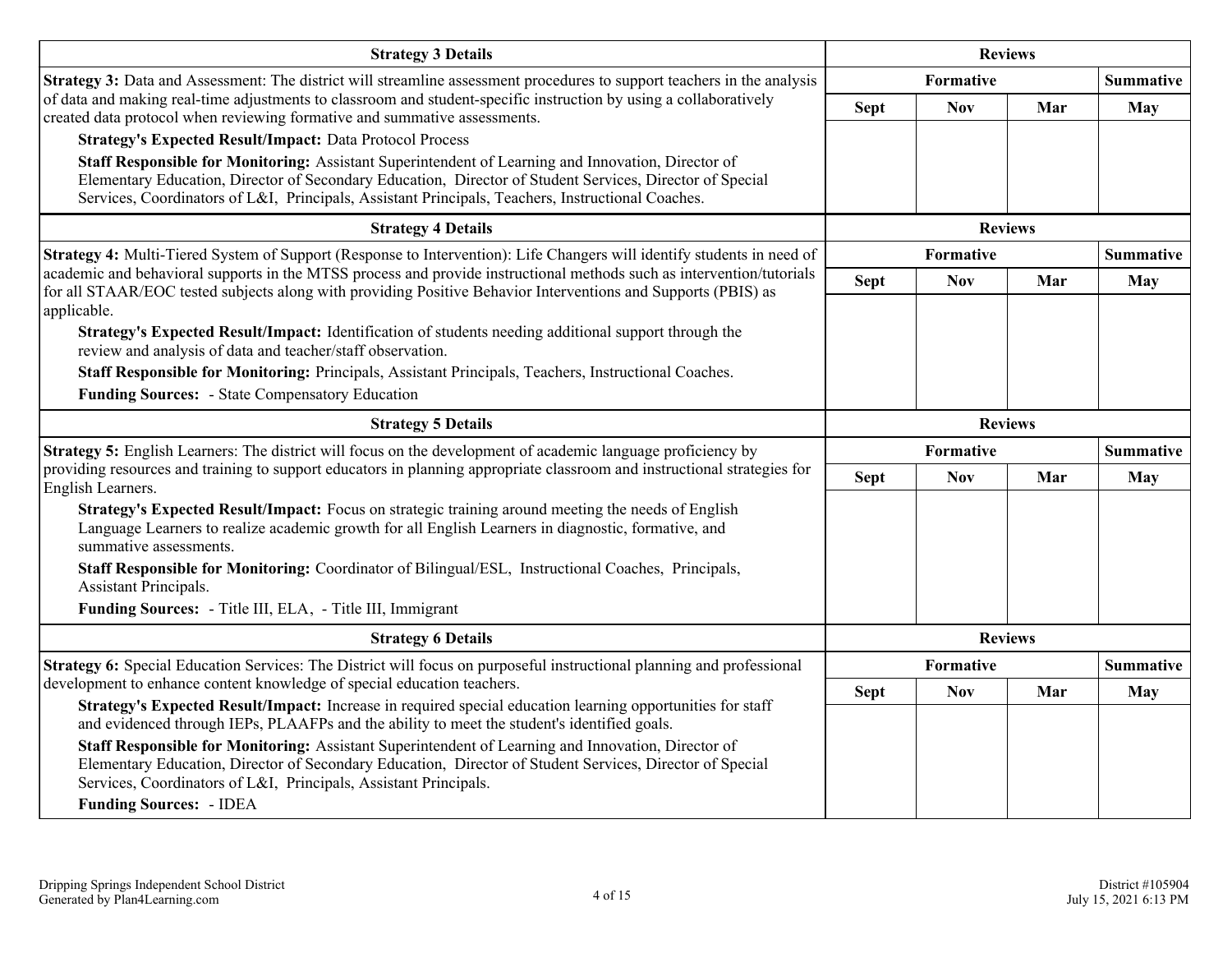| <b>Strategy 7 Details</b>                                                                                                                                                                                                                                                                                                                                                                                                                                                                                                                                                                                                     |                | <b>Reviews</b>   |                |                  |  |
|-------------------------------------------------------------------------------------------------------------------------------------------------------------------------------------------------------------------------------------------------------------------------------------------------------------------------------------------------------------------------------------------------------------------------------------------------------------------------------------------------------------------------------------------------------------------------------------------------------------------------------|----------------|------------------|----------------|------------------|--|
| Strategy 7: Dyslexia Services: Students with dyslexia will be identified and evaluated following timelines established                                                                                                                                                                                                                                                                                                                                                                                                                                                                                                        |                | <b>Formative</b> |                | <b>Summative</b> |  |
| at the State for special education evaluations. Accommodations and systematic instruction aligned to the requirements<br>of the Texas Dyslexia Handbook will be provided.                                                                                                                                                                                                                                                                                                                                                                                                                                                     | <b>Sept</b>    | <b>Nov</b>       | Mar            | <b>May</b>       |  |
| Strategy's Expected Result/Impact: Service Plan implementation, Diagnostic Assessment Review, ETC<br>meeting agendas, increased student achievement.                                                                                                                                                                                                                                                                                                                                                                                                                                                                          |                |                  |                |                  |  |
| Staff Responsible for Monitoring: Principals, Assistant Principals, Dyslexia Teachers, Director of Special<br>Services, Instructional Coaches                                                                                                                                                                                                                                                                                                                                                                                                                                                                                 |                |                  |                |                  |  |
| <b>Strategy 8 Details</b>                                                                                                                                                                                                                                                                                                                                                                                                                                                                                                                                                                                                     | <b>Reviews</b> |                  |                |                  |  |
| Strategy 8: 504 Services: Campus administrators will ensure documentation of student accommodations based on                                                                                                                                                                                                                                                                                                                                                                                                                                                                                                                  |                | <b>Formative</b> |                | <b>Summative</b> |  |
| evaluations/data and aligned directly to the student's disability. Teachers will access their student's 504 plans and<br>consistently provide the agreed upon accommodations to ensure ADA compliance for all students with disabilities. The<br>district will establish procedures for child find, referrals and evaluations.                                                                                                                                                                                                                                                                                                | <b>Sept</b>    | <b>Nov</b>       | Mar            | May              |  |
| Strategy's Expected Result/Impact: 504 Plans will be accessed through Eduphoria for campus use.<br>Evidence of accommodations will be realized through administrator walkthroughs as well as documented by<br>the teacher as appropriate to the student's 504 plan. Established procedures for child find, referrals, and<br>evaluations.<br>Staff Responsible for Monitoring: Director of Special Services, Principals, Assistant Principals, Teachers,<br>Campus 504 Coordinators                                                                                                                                           |                |                  |                |                  |  |
| <b>Strategy 9 Details</b>                                                                                                                                                                                                                                                                                                                                                                                                                                                                                                                                                                                                     |                |                  | <b>Reviews</b> |                  |  |
| Strategy 9: Accelerated Instruction for At-Risk Students: Accelerated instruction will be provided for all students not                                                                                                                                                                                                                                                                                                                                                                                                                                                                                                       |                | <b>Formative</b> |                | <b>Summative</b> |  |
| meeting the minimum standard on state assessments. These supplemental instructional opportunities can be provided by<br>enrichment classes and other tutoring methods during the school year and/or during summer school programs as                                                                                                                                                                                                                                                                                                                                                                                          | <b>Sept</b>    | <b>Nov</b>       | Mar            | May              |  |
| required by HB 4545.<br>Strategy's Expected Result/Impact: Increase in performance for students At-Risk through additional<br>tutorial time and differentiated enrichment activities within the unit/content of study or through stand-alone<br>tutoring opportunities.<br>Accelerated Learning Committee documentation for 3rd, 5th and 8th grade, educational plans for any student<br>not meeting minimum standard on STAAR in the 2020-2021 school year.<br>Staff Responsible for Monitoring: Principals, Assistant Principals, Teachers, Instructional Coaches<br><b>Funding Sources: - State Compensatory Education</b> |                |                  |                |                  |  |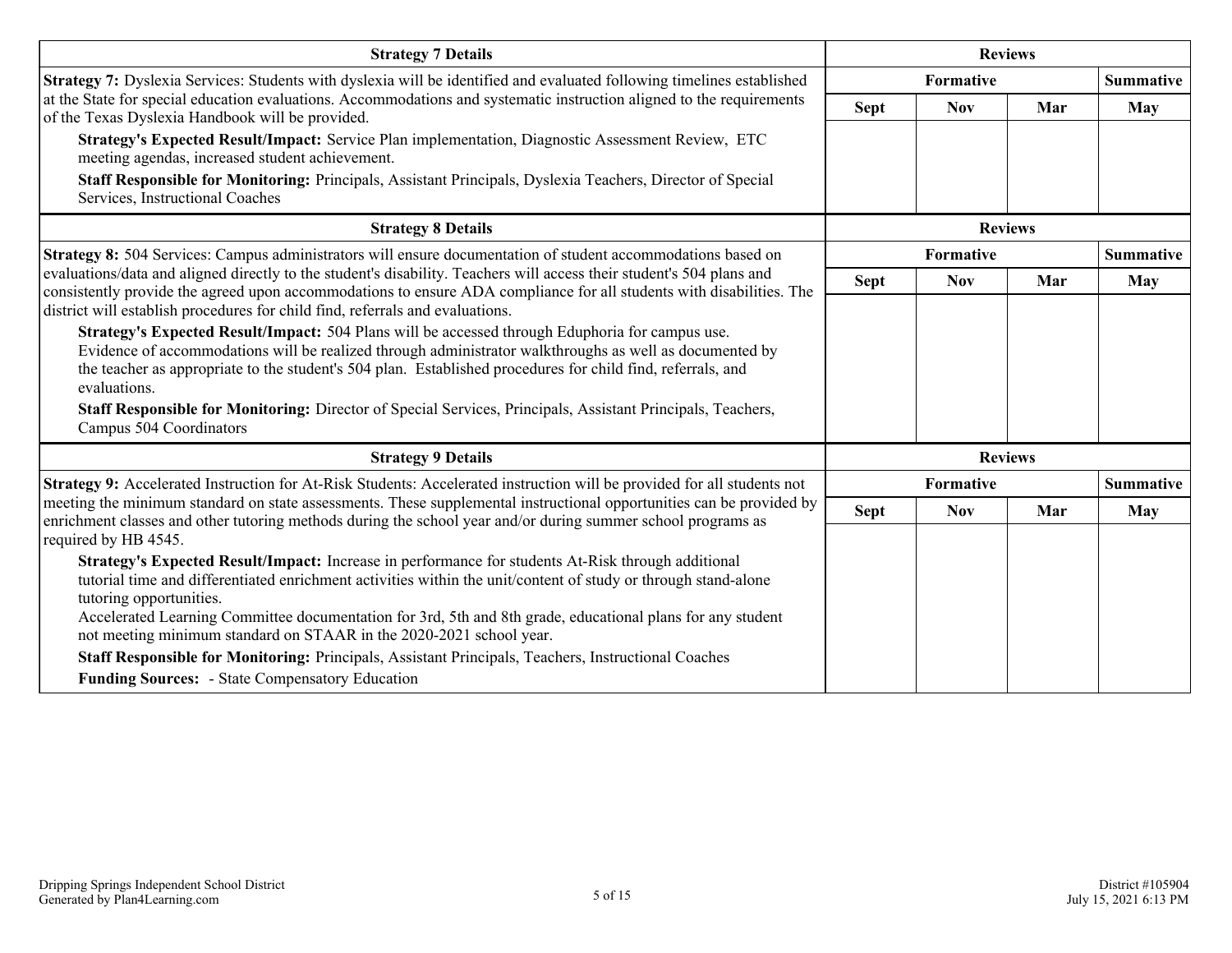| <b>Strategy 10 Details</b>                                                                                                                                                                                                                                                                                                                                                                                                                                                                                                                                                                        | <b>Reviews</b> |            |                  |                  |  |  |                  |
|---------------------------------------------------------------------------------------------------------------------------------------------------------------------------------------------------------------------------------------------------------------------------------------------------------------------------------------------------------------------------------------------------------------------------------------------------------------------------------------------------------------------------------------------------------------------------------------------------|----------------|------------|------------------|------------------|--|--|------------------|
| <b>Strategy 10:</b> Gifted and Talented: Teachers of G/T students will receive the appropriate amount of professional                                                                                                                                                                                                                                                                                                                                                                                                                                                                             |                | Formative  |                  |                  |  |  | <b>Summative</b> |
| development (30 hours initial training, 6-hour annual update). The district has established guidelines for GT<br>nominations, screening, selection and placement.                                                                                                                                                                                                                                                                                                                                                                                                                                 | <b>Sept</b>    | <b>Nov</b> | Mar              | <b>May</b>       |  |  |                  |
| Strategy's Expected Result/Impact: GT Guidelines and Procedures, Compliance update, and all teachers of<br>GT students trained with either the 30-hour initial training or the 6-hour update as tracked through Eduphoria.<br>The impact would be a better understanding of the needs of the gifted learner and a widely understood GT<br>process for selection and placement.<br>Staff Responsible for Monitoring: Director of Elementary Education, Director of Secondary Education, GT<br>Teachers, Coordinators of L&I, Principals, Assistant Principals, Teachers, Instructional Coaches, GT |                |            |                  |                  |  |  |                  |
| Advisory Committee.                                                                                                                                                                                                                                                                                                                                                                                                                                                                                                                                                                               |                |            |                  |                  |  |  |                  |
| <b>Strategy 11 Details</b>                                                                                                                                                                                                                                                                                                                                                                                                                                                                                                                                                                        | <b>Reviews</b> |            |                  |                  |  |  |                  |
| Strategy 11: College, Career, and Military Readiness: Campus administration will provide students and parents with                                                                                                                                                                                                                                                                                                                                                                                                                                                                                | Formative      |            | <b>Summative</b> |                  |  |  |                  |
| activities and information about post-secondary readiness, career education, military requirements, college readiness,<br>and specific opportunities to enroll in courses providing rigorous learning experiences for students.                                                                                                                                                                                                                                                                                                                                                                   | <b>Sept</b>    | <b>Nov</b> | Mar              | <b>May</b>       |  |  |                  |
| Strategy's Expected Result/Impact: Increase in the number of students selecting to enroll in rigorous<br>learning experiences including Dual enrollment (OnRamps), Dual Credit, Advanced Placement, and CTE<br>pathways leading to industry certification. Meeting HB 3 CCMR Goals.                                                                                                                                                                                                                                                                                                               |                |            |                  |                  |  |  |                  |
| Staff Responsible for Monitoring: Principals, Assistant Principals, Counselors, Assistant Superintendent of<br>Learning and Innovation and Director of Secondary Education                                                                                                                                                                                                                                                                                                                                                                                                                        |                |            |                  |                  |  |  |                  |
| <b>Strategy 12 Details</b>                                                                                                                                                                                                                                                                                                                                                                                                                                                                                                                                                                        |                |            | <b>Reviews</b>   |                  |  |  |                  |
| Strategy 12: Career and Technical Education: The district will continue to enhance the CTE program, certifications                                                                                                                                                                                                                                                                                                                                                                                                                                                                                |                | Formative  |                  | <b>Summative</b> |  |  |                  |
| offered and real-world experience connections by designing programming that equips all learners in developing their<br>voice, focusing on a growth mindset, resiliency, and grit to become socially, emotionally, college, career, and life ready.                                                                                                                                                                                                                                                                                                                                                | <b>Sept</b>    | <b>Nov</b> | Mar              | <b>May</b>       |  |  |                  |
| Strategy's Expected Result/Impact: Increase student achievement in designated areas of college, career,<br>and military readiness (CCMR) and meeting HB3 CCMR Goals.<br>Staff Responsible for Monitoring: Principals, Assistant Principals, Counselors, Instructional Coaches,<br>Director of Secondary Education, Teachers<br><b>Funding Sources: - Perkins V</b>                                                                                                                                                                                                                                |                |            |                  |                  |  |  |                  |
| <b>Strategy 13 Details</b>                                                                                                                                                                                                                                                                                                                                                                                                                                                                                                                                                                        |                |            | <b>Reviews</b>   |                  |  |  |                  |
| Strategy 13: Early Childhood: Pre-K curriculum will be based upon the Pre-K guidelines including the ten domains                                                                                                                                                                                                                                                                                                                                                                                                                                                                                  |                | Formative  |                  | <b>Summative</b> |  |  |                  |
| identified and aligned to the Kindergarten curriculum with a focus on early childhood literacy and mathematics and the<br>curriculum will be collaboratively developed and planned throughout the year.                                                                                                                                                                                                                                                                                                                                                                                           | <b>Sept</b>    | <b>Nov</b> | Mar              | <b>May</b>       |  |  |                  |
| Strategy's Expected Result/Impact: Curriculum documents noting the ten domains and alignment to<br>kindergarten standards. Student academic achievement will be monitored through the CLI Engage software<br>system. There will be an increase in diagnostic data and preparedness for kindergarten readiness.                                                                                                                                                                                                                                                                                    |                |            |                  |                  |  |  |                  |
| Staff Responsible for Monitoring: Director of Elementary Education, Principals, Instructional Coaches,<br>Teachers                                                                                                                                                                                                                                                                                                                                                                                                                                                                                |                |            |                  |                  |  |  |                  |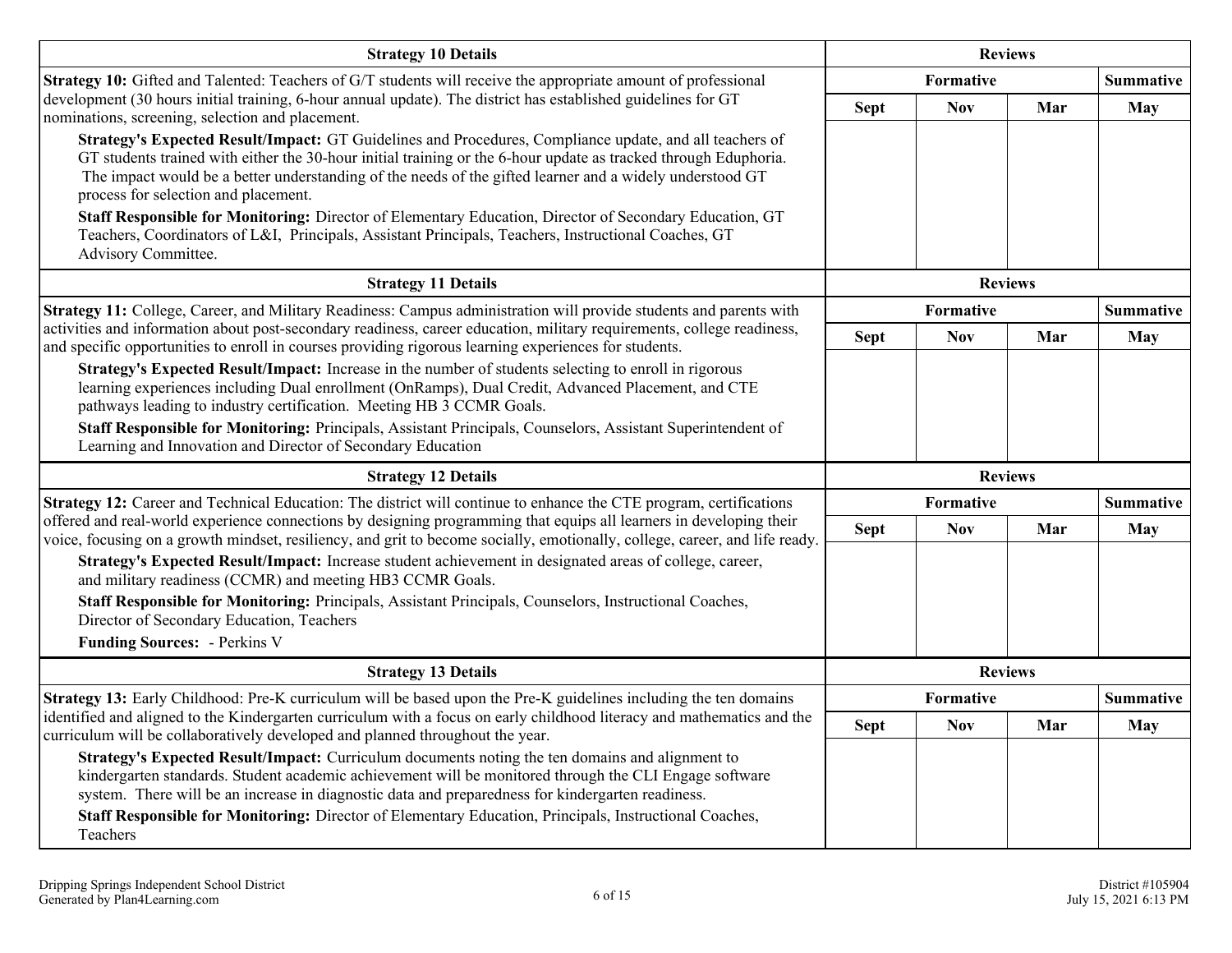| <b>Strategy 14 Details</b>                                                                                                                                                                                                                                                                                                         | <b>Reviews</b> |                                      |                |                  |  |
|------------------------------------------------------------------------------------------------------------------------------------------------------------------------------------------------------------------------------------------------------------------------------------------------------------------------------------|----------------|--------------------------------------|----------------|------------------|--|
| Strategy 14: Kindergarten: The district will provide resources to parents to ensure a smooth transition from early                                                                                                                                                                                                                 |                | <b>Formative</b><br><b>Summative</b> |                |                  |  |
| childhood programs such as PK, daycare, and at-home-based child care to ensure success in kindergarten through events<br>such as campus tours, kindergarten round-up, kinder camp, kindergarten back to school event.                                                                                                              | <b>Sept</b>    | <b>Nov</b>                           | Mar            | May              |  |
| Strategy's Expected Result/Impact: Increase in readiness skills for kindergarten.                                                                                                                                                                                                                                                  |                |                                      |                |                  |  |
| Staff Responsible for Monitoring: Director of Elementary Education, Principals, Instructional Coaches,<br>Teachers, Counselors                                                                                                                                                                                                     |                |                                      |                |                  |  |
| <b>Strategy 15 Details</b>                                                                                                                                                                                                                                                                                                         | <b>Reviews</b> |                                      |                |                  |  |
| Strategy 15: Technology: The district will develop a framework for leveraging digital learning resources to expand                                                                                                                                                                                                                 |                | <b>Formative</b>                     |                | <b>Summative</b> |  |
| access to rigorous, real-world experiences across the curriculum and to help students develop skills in creativity,<br>collaboration, critical thinking, problem-solving, communication, technology literacy, and digital citizenship.                                                                                             | <b>Sept</b>    | <b>Nov</b>                           | Mar            | <b>May</b>       |  |
| Strategy's Expected Result/Impact: Collaborative curriculum documents with aligned resources, including<br>aligned performance assessments.                                                                                                                                                                                        |                |                                      |                |                  |  |
| Staff Responsible for Monitoring: Assistant Superintendent of Learning and Innovation, Director of<br>Technology, Director of Elementary Education, Director of Secondary Education, Director of Student<br>Services, L&I Coordinators, and Facilitators of Learning and Innovation                                                |                |                                      |                |                  |  |
| <b>Strategy 16 Details</b>                                                                                                                                                                                                                                                                                                         |                |                                      | <b>Reviews</b> |                  |  |
| Strategy 16: Pregnancy-Related Services: Support services will be provided to pregnant and parenting students in their                                                                                                                                                                                                             |                | <b>Formative</b>                     |                | <b>Summative</b> |  |
| completion of requirements needed for graduation while learning to manage the responsibilities of parenthood.<br>Students and families in need of support should reach out to their campus counselor.                                                                                                                              | <b>Sept</b>    | <b>Nov</b>                           | Mar            | May              |  |
| Strategy's Expected Result/Impact: Completion of credits/promotion to next grade level                                                                                                                                                                                                                                             |                |                                      |                |                  |  |
| Staff Responsible for Monitoring: Assistant Superintendent of Learning and Innovation, and Director of<br>Student Services, Principals, Counselors                                                                                                                                                                                 |                |                                      |                |                  |  |
|                                                                                                                                                                                                                                                                                                                                    | <b>Reviews</b> |                                      |                |                  |  |
| <b>Strategy 17 Details</b>                                                                                                                                                                                                                                                                                                         |                |                                      |                |                  |  |
| Strategy 17: Higher Education Requirements: The district will ensure that secondary students', teachers, counselors,                                                                                                                                                                                                               |                | Formative                            |                | <b>Summative</b> |  |
| and parents receive information about higher education admissions and financial aid opportunities, dual credit<br>opportunities, HB5 graduation requirements, the TEXAS grant program, scholarships, endorsements, and the need for<br>students to make informed curriculum choices to be prepared for success beyond high school. | <b>Sept</b>    | <b>Nov</b>                           | Mar            | May              |  |
| Strategy's Expected Result/Impact: Enrollment in rigorous coursework opportunities, attendance, and<br>evidence of information provided to stakeholders.                                                                                                                                                                           |                |                                      |                |                  |  |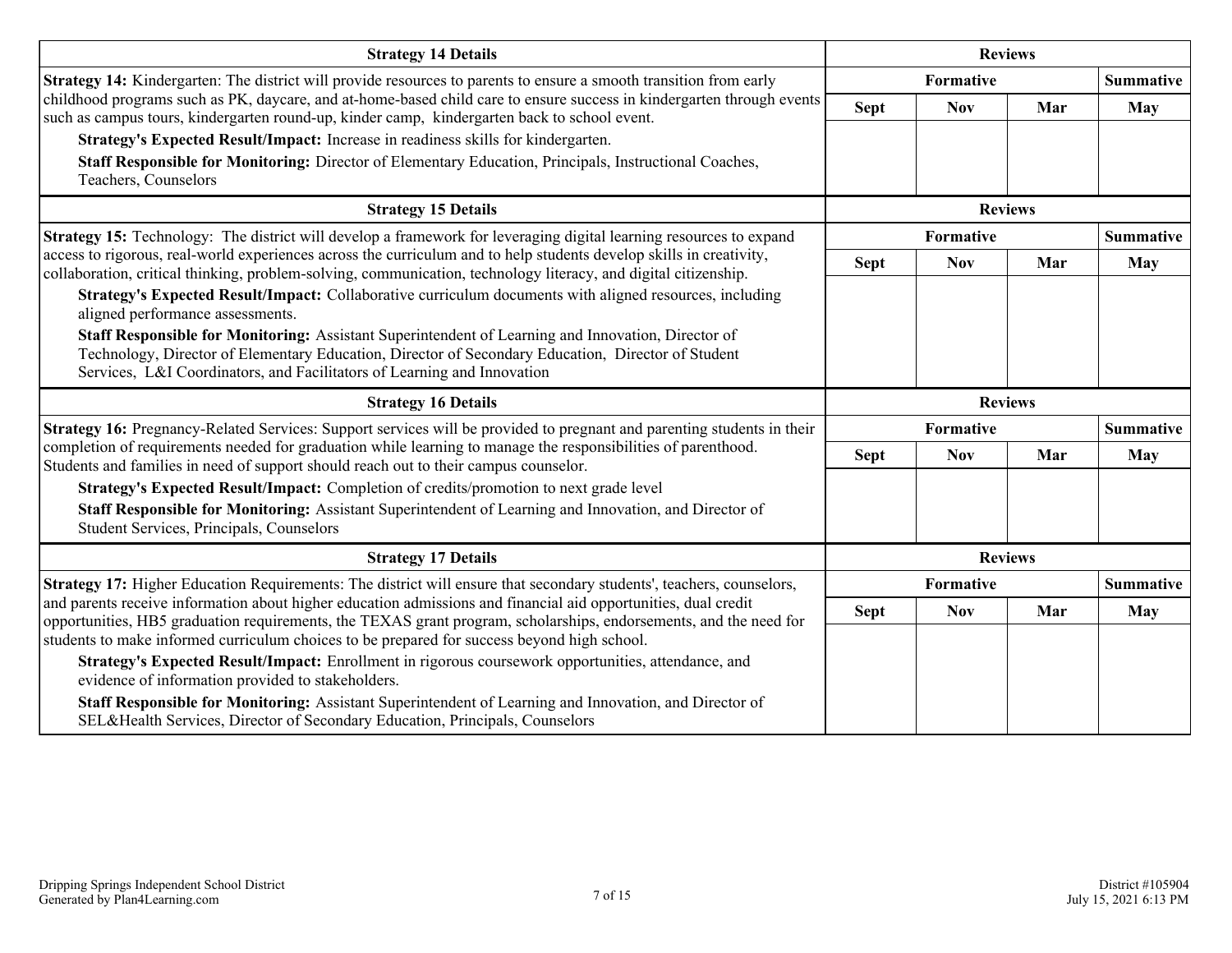| <b>Strategy 18 Details</b>                                                                                                                                                                                                                                                                                                                           |                | <b>Reviews</b>   |                |                  |
|------------------------------------------------------------------------------------------------------------------------------------------------------------------------------------------------------------------------------------------------------------------------------------------------------------------------------------------------------|----------------|------------------|----------------|------------------|
| <b>Strategy 18:</b> Successful Transitions Between Grade Levels: The district provides academic counseling support services                                                                                                                                                                                                                          |                | <b>Formative</b> |                |                  |
| to elementary students transitioning to the middle school campuses and from the middle school campuses to the high<br>school. Academic counseling for seniors transitioning to post-secondary settings will also be provided.                                                                                                                        | <b>Sept</b>    | <b>Nov</b>       | Mar            | May              |
| Strategy's Expected Result/Impact: Academic and social-emotional readiness skills for the next grade<br>level, attendance, course completion, improved CCMR indicators.                                                                                                                                                                              |                |                  |                |                  |
| Staff Responsible for Monitoring: Director of SEL & Health Services, Director of Secondary Education,<br>Principals, Assistant Principals, Counselors                                                                                                                                                                                                |                |                  |                |                  |
| <b>Strategy 19 Details</b>                                                                                                                                                                                                                                                                                                                           | <b>Reviews</b> |                  |                |                  |
| Strategy 19: Increasing Attendance, Drop-Out Prevention: The district will monitor attendance and course completion                                                                                                                                                                                                                                  |                | <b>Formative</b> |                | <b>Summative</b> |
| to provide academic and social-emotional intervention and supports to ensure all students graduate.                                                                                                                                                                                                                                                  | <b>Sept</b>    | <b>Nov</b>       | Mar            | May              |
| Strategy's Expected Result/Impact: Increased Attendance rate and decreased Drop-Out Rate<br>Staff Responsible for Monitoring: Assistant Superintendent of Learning and Innovation, Director of SEL &<br>Health Services, Director of Secondary Education, Principals, Counselors                                                                     |                |                  |                |                  |
|                                                                                                                                                                                                                                                                                                                                                      |                |                  |                |                  |
| <b>Strategy 20 Details</b>                                                                                                                                                                                                                                                                                                                           |                |                  | <b>Reviews</b> |                  |
| Strategy 20: Homelessness and Foster Care: The district liaison will ensure students identified for either of these                                                                                                                                                                                                                                  |                | <b>Formative</b> |                | <b>Summative</b> |
| programs, have access to free lunch, transportation services and supplemental resources as needed.                                                                                                                                                                                                                                                   | <b>Sept</b>    | <b>Nov</b>       | Mar            | May              |
| Strategy's Expected Result/Impact: Maintain and increase access to services as needed to meet the needs<br>of students to ensure proper supports are in place for learning and overall well-being.<br>Staff Responsible for Monitoring: Director of Student Services, Director of SEL & Health Services,<br>Counselors                               |                |                  |                |                  |
| Funding Sources: - Title I, Part A                                                                                                                                                                                                                                                                                                                   |                |                  |                |                  |
| <b>Strategy 21 Details</b>                                                                                                                                                                                                                                                                                                                           |                |                  | <b>Reviews</b> |                  |
| Strategy 21: DAEP: The district will monitor performance data of students served in the DAEP including student                                                                                                                                                                                                                                       |                | <b>Formative</b> |                | <b>Summative</b> |
| groups served, attendance rates, pre- post- assessment results, dropout rates, graduation rates and recidivism rates.<br>Strategy's Expected Result/Impact: Decreased number of repeated offenders; Decreased number of<br>mandatory placements<br>Staff Responsible for Monitoring: DAEP Administrator, Principals, Director of Secondary Education | <b>Sept</b>    | <b>Nov</b>       | Mar            | <b>May</b>       |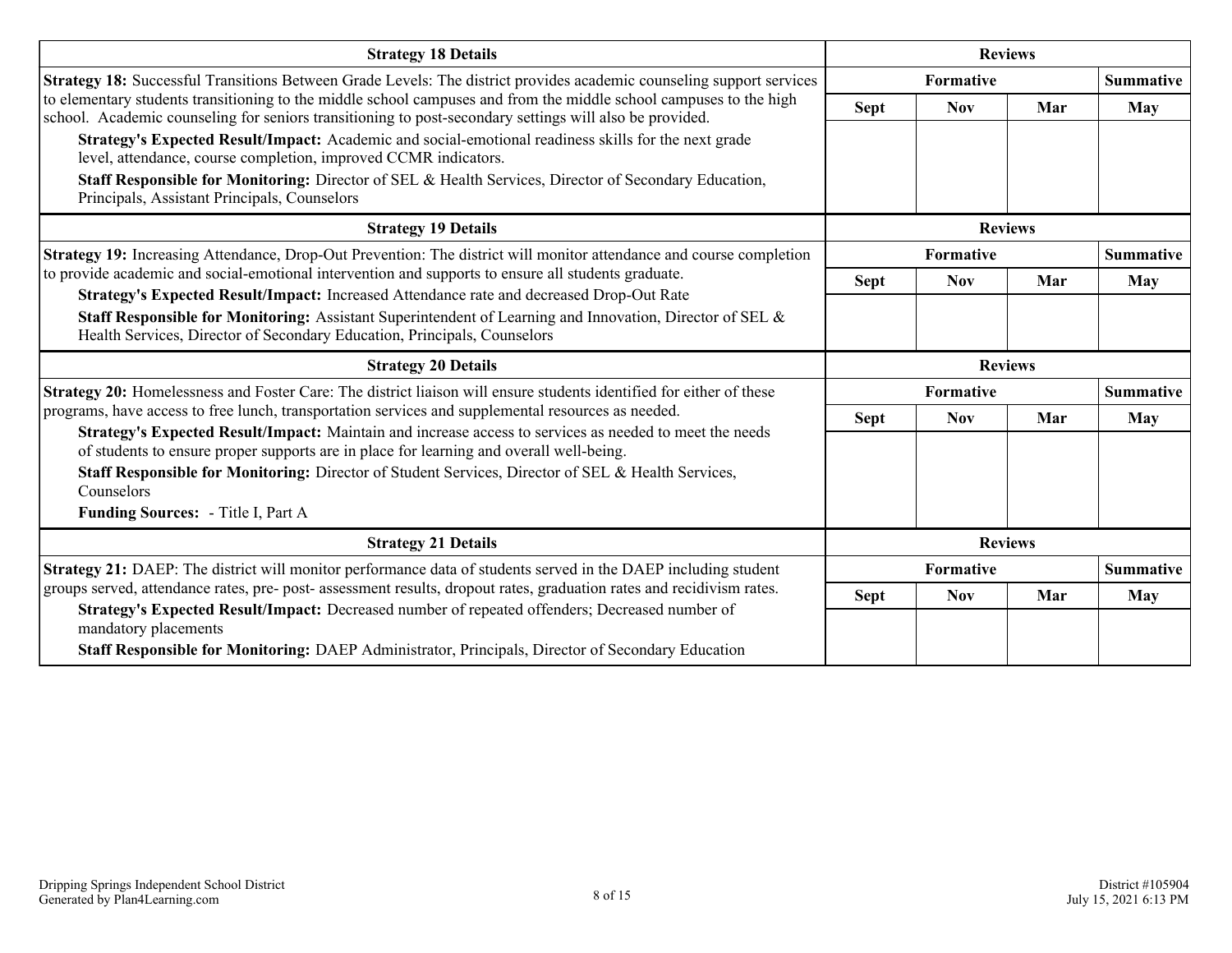<span id="page-8-0"></span>**Goal 2:** Social-Emotional, Mental, and Health Wellness:

DSISD will support and enhance students' social and emotional skills, attitudes, relationships, academic performance, and perceptions of classroom and school climate through comprehensive social-emotional/counseling and health wellness programs designed to address student needs.

**Performance Objective 1:** Promote social-emotional, mental, and health wellness for all students by increasing access to developed responsive support services as measured by surveys and feedback from students, parents, and staff.

**Evaluation Data Sources:** Survey data, response plans, counselor/MHP support data/MTSS operational reports,

| <b>Strategy 1 Details</b>                                                                                                                                                                                                                                                 |                  | <b>Reviews</b>   |                |                  |  |  |
|---------------------------------------------------------------------------------------------------------------------------------------------------------------------------------------------------------------------------------------------------------------------------|------------------|------------------|----------------|------------------|--|--|
| Strategy 1: Early Intervention: The district will provide a comprehensive school counseling program and guidance                                                                                                                                                          |                  | <b>Formative</b> |                | <b>Summative</b> |  |  |
| services to support identified student needs regarding early mental health intervention, suicide prevention, dating<br>violence, conflict resolution, use of tobacco, and drug/violence prevention/intervention. The district will integrate best                         | Sept             | <b>Nov</b>       | Mar            | May              |  |  |
| practices on positive behavior interventions and support, grief-informed and trauma-informed care.                                                                                                                                                                        |                  |                  |                |                  |  |  |
| Strategy's Expected Result/Impact: Students will receive services and interventions related to their<br>presented needs. Social, emotional, and academic growth will result in this responsive approach.                                                                  |                  |                  |                |                  |  |  |
| Staff Responsible for Monitoring: Director of SEL & Health Services, Teachers, Principals, Assistant<br>Principals, and Counselors, MHPs                                                                                                                                  |                  |                  |                |                  |  |  |
| <b>Strategy 2 Details</b>                                                                                                                                                                                                                                                 | <b>Reviews</b>   |                  |                |                  |  |  |
| Strategy 2: Addressing Abuse: The district will adhere to the district policy addressing sexual abuse, sex trafficking,                                                                                                                                                   | <b>Formative</b> |                  |                | <b>Summative</b> |  |  |
| and other maltreatment of children which includes methods for staff, student and parent awareness including prevention<br>techniques and warning signs of victims, actions for the safety and counseling of the victims and CPS reporting by staff<br>and administrators. | Sept             | <b>Nov</b>       | Mar            | <b>May</b>       |  |  |
| Strategy's Expected Result/Impact: Equipping staff and all stakeholders with professional development<br>will assist with understanding, identifying, and responding to child maltreatment.                                                                               |                  |                  |                |                  |  |  |
| Staff Responsible for Monitoring: Director of SEL & Health Services, Principal, Assistant Principal,<br>Counselors, MHPs.                                                                                                                                                 |                  |                  |                |                  |  |  |
| <b>Strategy 3 Details</b>                                                                                                                                                                                                                                                 |                  |                  | <b>Reviews</b> |                  |  |  |
| <b>Strategy 3:</b> Anti-Bullying: The district will ensure that the discipline management program provides for prevention,                                                                                                                                                | <b>Formative</b> |                  |                | <b>Summative</b> |  |  |
| intervention, and education concerning unwanted physical and/or verbal aggression, sexual harassment, cyber-bullying,<br>bullying harassment on campus, school grounds, and in school vehicles. The district maintains an anti-bullying policy                            | <b>Sept</b>      | <b>Nov</b>       | Mar            | <b>May</b>       |  |  |
| and will increase student awareness of the tipline.                                                                                                                                                                                                                       |                  |                  |                |                  |  |  |
| Strategy's Expected Result/Impact: Bullying referrals will decrease as a result of the bullying protocols<br>and policy adherence by students and staff.                                                                                                                  |                  |                  |                |                  |  |  |
| Staff Responsible for Monitoring: Director of SEL & Health Services, Principals, Assistant Principals,<br>Counselors, MHPs, Teachers.                                                                                                                                     |                  |                  |                |                  |  |  |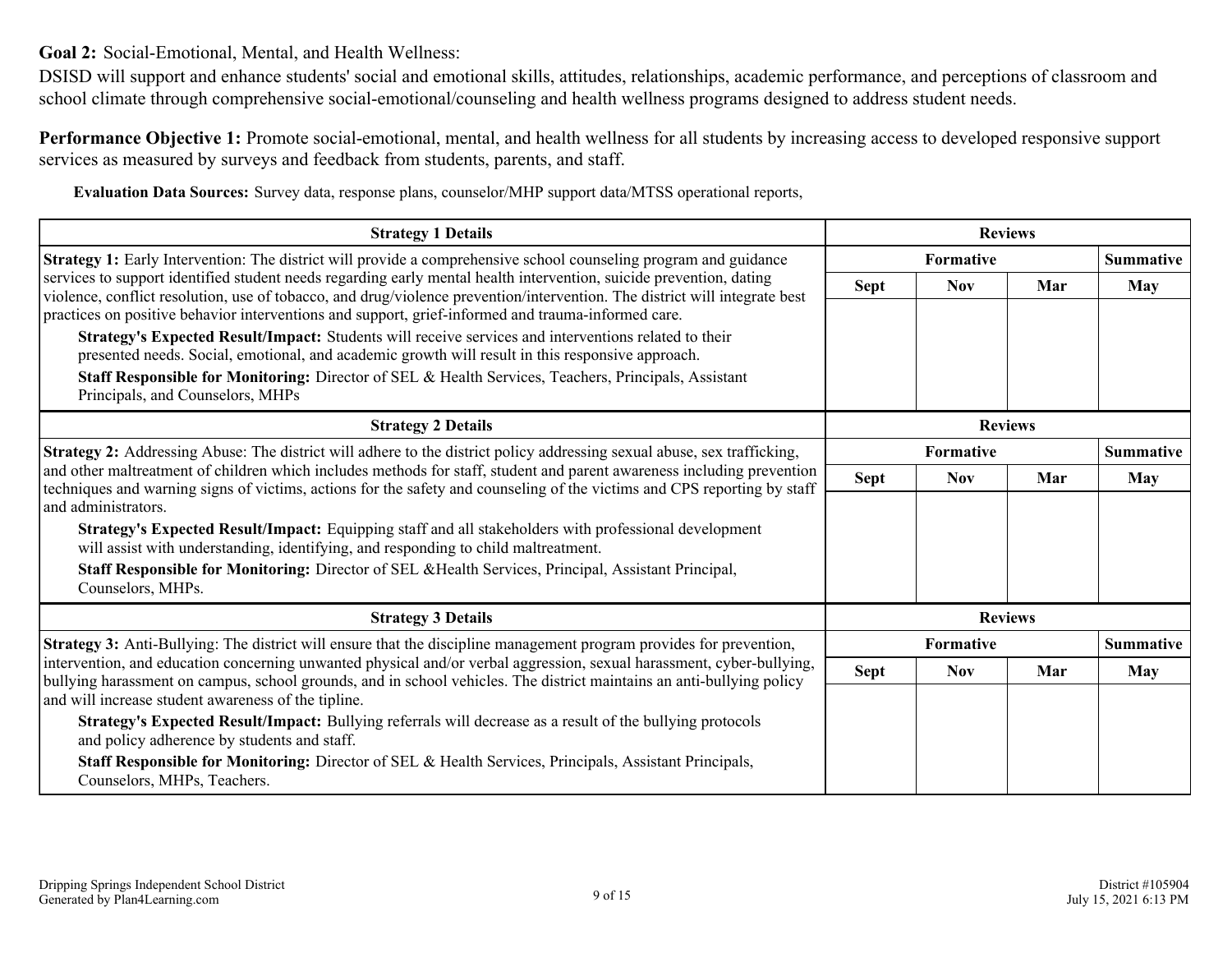| <b>Strategy 4 Details</b>                                                                                                                                              | <b>Reviews</b> |                  |     |                  |
|------------------------------------------------------------------------------------------------------------------------------------------------------------------------|----------------|------------------|-----|------------------|
| Strategy 4: SEL: Build capacity with teacher professional development of SEL and additional professional counseling                                                    |                | <b>Formative</b> |     | <b>Summative</b> |
| support within the district to address instructional loss, isolation, and anticipated increase in emotional distress as a<br>result of the pandemic.                   | <b>Sept</b>    | <b>Nov</b>       | Mar | May              |
| Strategy's Expected Result/Impact: Data showing increases in student sense of belonging, resilience, and<br>self-awareness skills. Academic achievement will increase. |                |                  |     |                  |
| <b>Staff Responsible for Monitoring:</b> Director of SEL&Health Services, Principals, Counselors, MHPs,<br>Assistant Principals, and Teachers.                         |                |                  |     |                  |
| <b>Strategy 5 Details</b>                                                                                                                                              | <b>Reviews</b> |                  |     |                  |
| <b>Strategy 5:</b> SEL: Create a TEKS-aligned comprehensive counseling curriculum that includes supports for elementary                                                |                | <b>Formative</b> |     | <b>Summative</b> |
| and secondary campuses.                                                                                                                                                | <b>Sept</b>    | Nov.             | Mar | May              |
| <b>Strategy's Expected Result/Impact:</b> Utilization of social-emotional curriculum supports within lesson<br>design. Learner growth as indicated through surveys.    |                |                  |     |                  |
| Staff Responsible for Monitoring: Director of SEL&Health Services, Counselors, MHPs                                                                                    |                |                  |     |                  |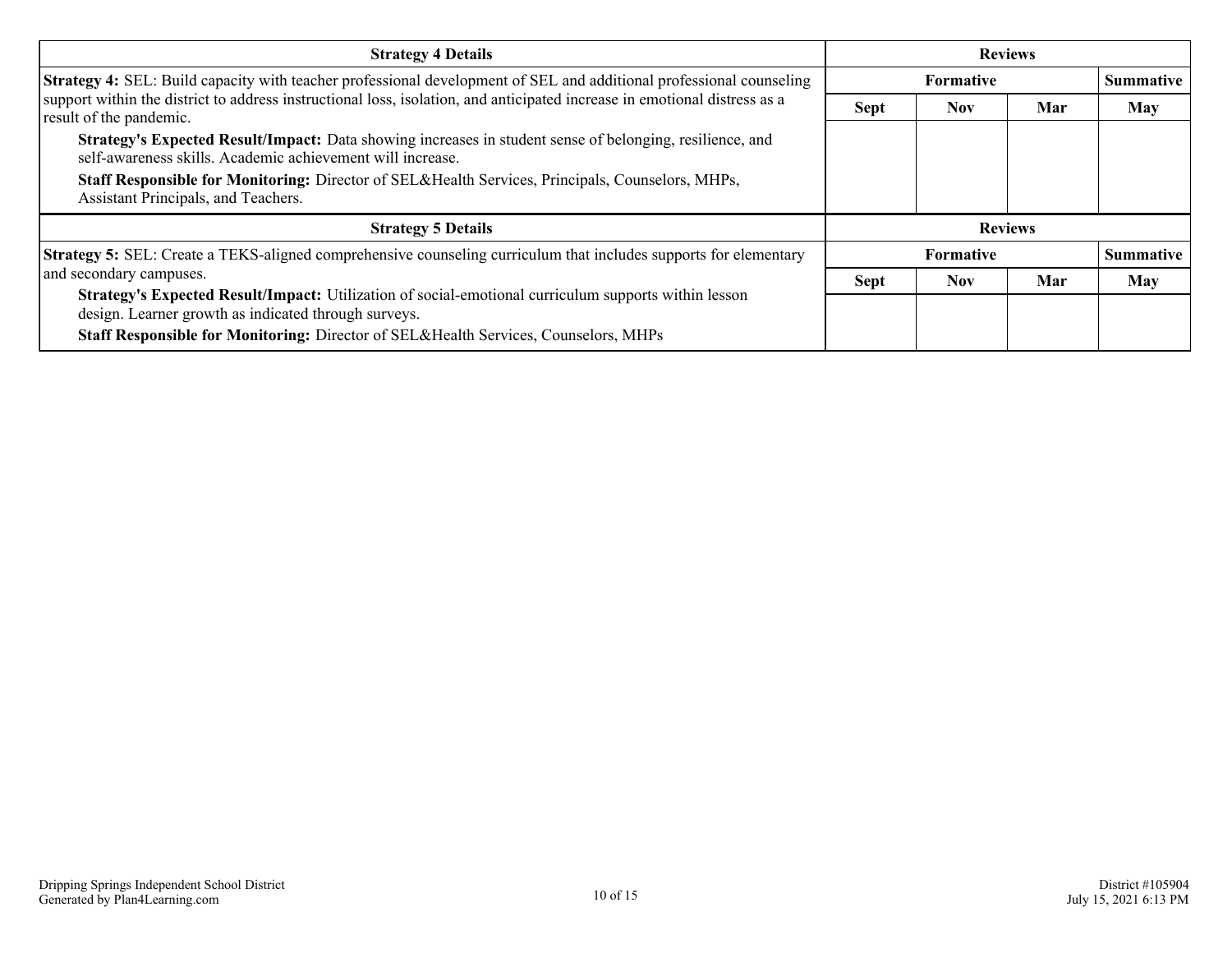### <span id="page-10-0"></span>**Goal 3:** Parent Engagement:

DSISD will increase parent engagement and stakeholder involvement at both the campus and district level by making families feel welcomed through building meaningful connections and increased communication throughout the district and on all campuses.

**Performance Objective 1:** An increase in parental engagement through participation in campus/district events, positive connections to campus/district with an increase in overall communication throughout the district.

**Evaluation Data Sources:** Culture/Climate Survey results, sign-in sheets for district/campus events.

| <b>Strategy 1 Details</b>                                                                                                                                                                                                                                                                                                                                                                                                          | <b>Reviews</b> |            |                  |                  |
|------------------------------------------------------------------------------------------------------------------------------------------------------------------------------------------------------------------------------------------------------------------------------------------------------------------------------------------------------------------------------------------------------------------------------------|----------------|------------|------------------|------------------|
| <b>Strategy 1:</b> Parent and Family Engagement: The district will educate and inform families about campus/district                                                                                                                                                                                                                                                                                                               | Formative      |            |                  | <b>Summative</b> |
| programs and services prior to the event to build capacity, understanding, and importance of parent and family<br>engagement. A variety of communication methods will be used, in a language that parent can understand, including,<br>but not limited to websites/social media, emails, school marquee, local newspaper communications, meet the teacher<br>night, open house, report card pickup, parent/guardian meetings, etc. | <b>Sept</b>    | <b>Nov</b> | Mar              | <b>May</b>       |
| Strategy's Expected Result/Impact: Increased participation in events and programs noted in sign-in sheets.<br>Use of climate/culture survey data along with website analytics will support feedback on implementation.                                                                                                                                                                                                             |                |            |                  |                  |
| Staff Responsible for Monitoring: Executive Director of Communications, Principals, Assistant Principals,<br>Counselors, Director of Elementary Education, Director of Secondary Education, Director of SEL & Health<br>Services, Assistant Superintendent of Learning and Innovation                                                                                                                                              |                |            |                  |                  |
| <b>Strategy 2 Details</b>                                                                                                                                                                                                                                                                                                                                                                                                          | <b>Reviews</b> |            |                  |                  |
| Strategy 2: Communicating Student Achievement to Parents: The district will provide consistent, timely, and accurate                                                                                                                                                                                                                                                                                                               | Formative      |            | <b>Summative</b> |                  |
| communication to parents on individual student achievement data through a variety of methods such as, but not limited<br>to student work samples, progress report updates, report cards, parent-teacher conferences, phone calls, etc.                                                                                                                                                                                             | <b>Sept</b>    | <b>Nov</b> | Mar              | <b>May</b>       |
| Strategy's Expected Result/Impact: Increased partnerships with parents and families and an increase in<br>student achievement and supporting the whole child.                                                                                                                                                                                                                                                                      |                |            |                  |                  |
| Staff Responsible for Monitoring: Principals, Assistant Principals, Counselors, Teachers, Director of<br>Elementary Education, Director of Secondary Education, Assistant Superintendent of Learning and<br>Innovation                                                                                                                                                                                                             |                |            |                  |                  |
| <b>Strategy 3 Details</b>                                                                                                                                                                                                                                                                                                                                                                                                          |                |            | <b>Reviews</b>   |                  |
| Strategy 3: SHAC: Health and Wellness: The district will implement coordinated school health, and the wellness plan                                                                                                                                                                                                                                                                                                                |                | Formative  |                  | <b>Summative</b> |
| to encourage healthy and active lifestyle choices as advised by the Student Health Advisory Committee (SHAC).                                                                                                                                                                                                                                                                                                                      | <b>Sept</b>    | Nov.       | Mar              | May              |
| Strategy's Expected Result/Impact: Improved student performance and decrease in risky behaviors.<br>Staff Responsible for Monitoring: Director of SEL & Health Services, Assistant Superintendent of                                                                                                                                                                                                                               |                |            |                  |                  |
| Learning and Innovation, Principals, Teachers, Assistant Principals                                                                                                                                                                                                                                                                                                                                                                |                |            |                  |                  |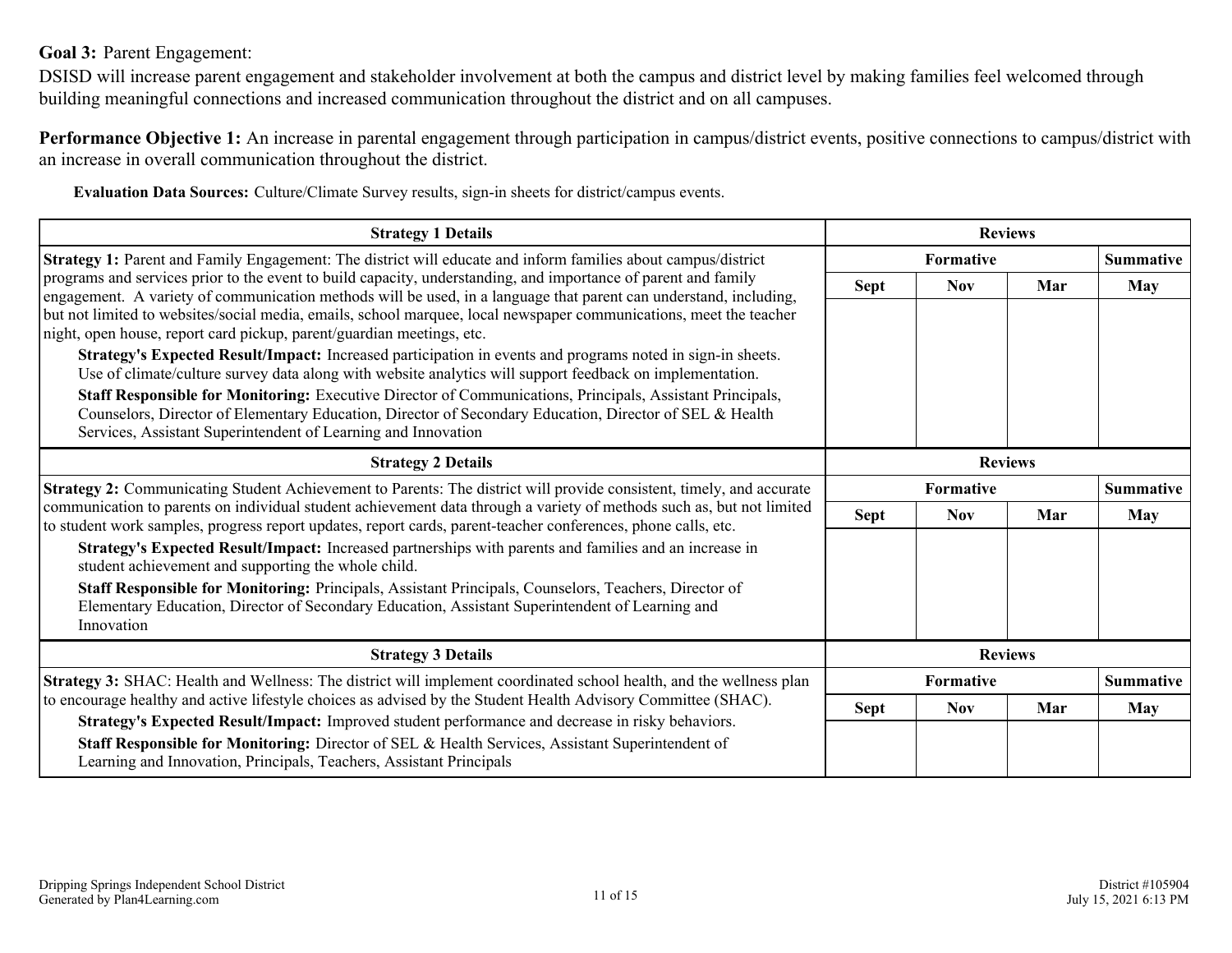### **Goal 3:** Parent Engagement:

DSISD will increase parent engagement and stakeholder involvement at both the campus and district level by making families feel welcomed through building meaningful connections and increased communication throughout the district and on all campuses.

**Performance Objective 2:** Increase communication initiatives to strengthen open and transparent two-way communication with all stakeholders.

**Evaluation Data Sources:** Utilize data from relevant surveys and feedback, sign-in sheets, community feedback.

| <b>Strategy 1 Details</b>                                                                                                                                                                                                             | <b>Reviews</b>   |                  |                |                  |
|---------------------------------------------------------------------------------------------------------------------------------------------------------------------------------------------------------------------------------------|------------------|------------------|----------------|------------------|
| <b>Strategy 1:</b> Increase opportunities for authentic engagement of parents, residents, community members, and business                                                                                                             |                  | <b>Formative</b> |                |                  |
| partners.<br>Strategy's Expected Result/Impact: Review of increased partnerships and engagement through events,                                                                                                                       | Sept             | Nov              | Mar            | May              |
| promotions, social media, etc.                                                                                                                                                                                                        |                  |                  |                |                  |
| Staff Responsible for Monitoring: Executive Director of Communications, Principals, Assistant Principals,<br>Assistant Superintendent of Learning and Innovation, Superintendent                                                      |                  |                  |                |                  |
| <b>Strategy 2 Details</b>                                                                                                                                                                                                             | <b>Reviews</b>   |                  |                |                  |
| <b>Strategy 2:</b> Ensure transparency, clarity, frequency, and timeliness of internal and external communications.                                                                                                                   | <b>Formative</b> |                  |                | <b>Summative</b> |
| Strategy's Expected Result/Impact: Increased clarity and consistency with district and school<br>communication as evidenced through community and climate surveys and feedback.                                                       | <b>Sept</b>      | <b>Nov</b>       | Mar            | <b>May</b>       |
| <b>Staff Responsible for Monitoring:</b> Executive Director of Communications, Principals, Assistant Principals,<br>Assistant Superintendent of Learning and Innovation, Superintendent                                               |                  |                  |                |                  |
| <b>Strategy 3 Details</b>                                                                                                                                                                                                             |                  |                  | <b>Reviews</b> |                  |
| <b>Strategy 3:</b> Communication: Promote and enhance communication and collaboration across the organization.                                                                                                                        |                  | <b>Formative</b> |                | <b>Summative</b> |
| Strategy's Expected Result/Impact: Increased coherence and clarity within district departments and all<br>campuses.                                                                                                                   | <b>Sept</b>      | <b>Nov</b>       | Mar            | <b>May</b>       |
| Staff Responsible for Monitoring: Superintendent, Assistant Superintendent of Learning and Innovation,<br>Assistant Superintendent of Business and Operations, Chief Human Resources Officer, Executive Director of<br>Communications |                  |                  |                |                  |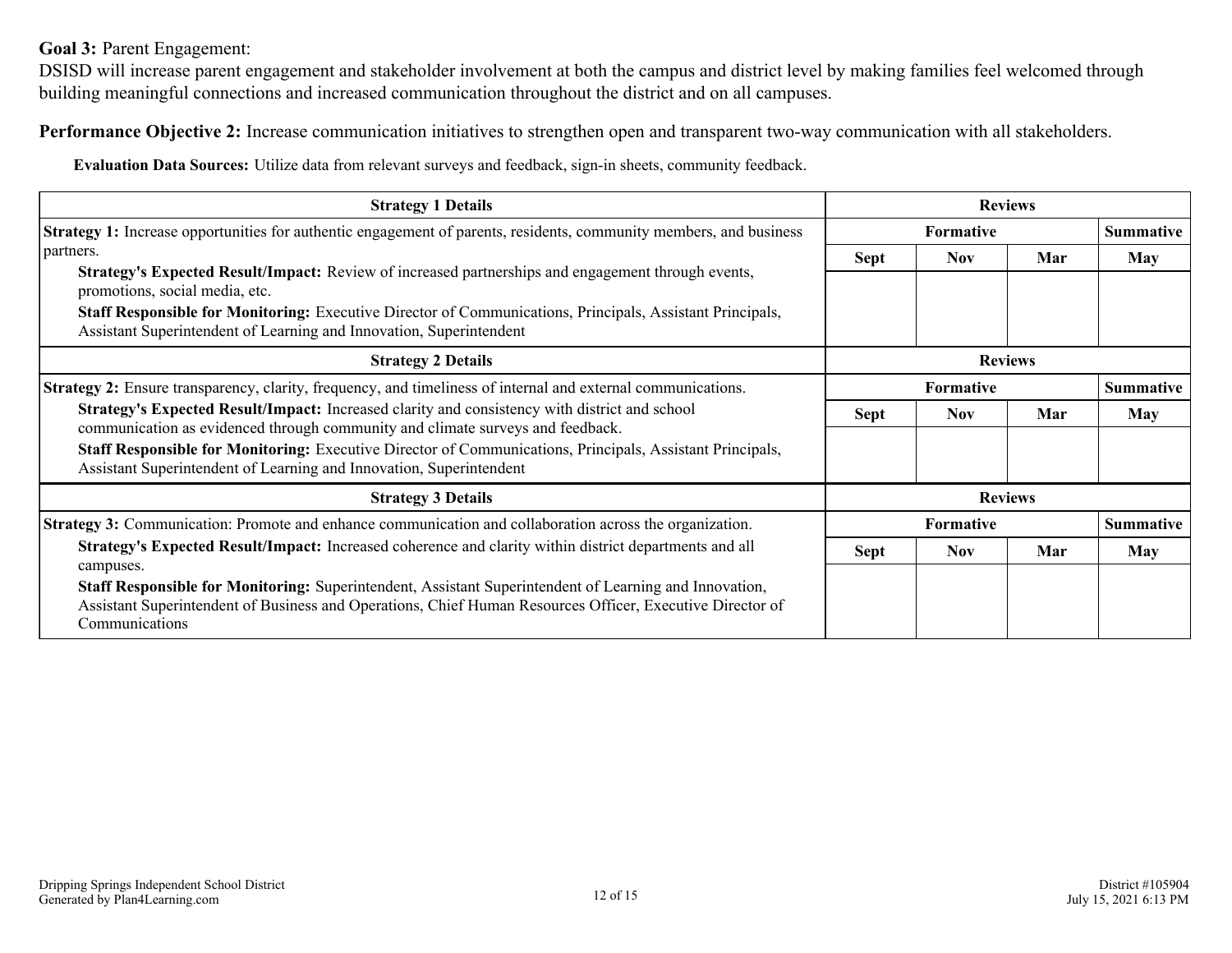<span id="page-12-0"></span>**Goal 4:** Staff Quality, Recruitment, and Retention:

Support the vision and mission of the district by placing a Life Changer in every position.

**Performance Objective 1:** The district will hire high-quality staff, highly qualified paraprofessionals and develop, empower and sustain leaders who are committed to the vision and mission of the district.

**Evaluation Data Sources:** Paraprofessional Compliance Report, TEA Equity Plan, Retention Reports, ADDs data, Increased Student Achievement

| <b>Strategy 1 Details</b>                                                                                                                                                                                                                                                                                                                |             | <b>Reviews</b> |                |                  |
|------------------------------------------------------------------------------------------------------------------------------------------------------------------------------------------------------------------------------------------------------------------------------------------------------------------------------------------|-------------|----------------|----------------|------------------|
| <b>Strategy 1:</b> Attract/Retain Staff: The district will attract and retain highly qualified teachers for instruction and                                                                                                                                                                                                              |             | Formative      |                | <b>Summative</b> |
| intervention/tutorials.                                                                                                                                                                                                                                                                                                                  | <b>Sept</b> | <b>Nov</b>     | Mar            | May              |
| Strategy's Expected Result/Impact: Increase retention rates of effective Life Changers.<br>Staff Responsible for Monitoring: Chief Human Resource Officer, Assistant Superintendent of L&I,<br>Director of Elementary Education<br>Funding Sources: - Title II, Part A                                                                   |             |                |                |                  |
| <b>Strategy 2 Details</b>                                                                                                                                                                                                                                                                                                                |             |                | <b>Reviews</b> |                  |
| <b>Strategy 2:</b> Professional Development: The district will continue to build on mentor training and structures of support                                                                                                                                                                                                            |             | Formative      |                | <b>Summative</b> |
| for new educators, administrators, and staff.<br><b>Strategy's Expected Result/Impact:</b> A mentoring system will be utilized to support and retain new staff.                                                                                                                                                                          | <b>Sept</b> | <b>Nov</b>     | Mar            | <b>May</b>       |
| Staff Responsible for Monitoring: Assistant Superintendent of Learning and Innovation, Director of<br>Elementary Education, Director of Secondary Education, Director of SEL & Health Services, Instructional<br>Coordinators and Director of Student Services, Principals, Assistant Principals.<br>Funding Sources: - Title II, Part A |             |                |                |                  |
| <b>Strategy 3 Details</b>                                                                                                                                                                                                                                                                                                                |             |                | <b>Reviews</b> |                  |
| <b>Strategy 3:</b> Professional Learning: Implement high-quality professional learning focused on the science of reading                                                                                                                                                                                                                 |             | Formative      |                | <b>Summative</b> |
| (Reading Academies) for all PreK-3rd grade teachers, leaders, and staff to build capacity in strengthening literacy skills<br>for elementary educators and align instructional practices.                                                                                                                                                | <b>Sept</b> | <b>Nov</b>     | Mar            | May              |
| Strategy's Expected Result/Impact: Learner growth and development in literacy with targeted growth<br>tracked through diagnostic, state, and district assessments. Meeting HB 3 Early Childhood Literacy Goals.<br>Staff Responsible for Monitoring: Reading cohort leader, Director of Elementary Educaiton, Principals                 |             |                |                |                  |
| <b>Strategy 4 Details</b>                                                                                                                                                                                                                                                                                                                |             |                | <b>Reviews</b> |                  |
| <b>Strategy 4:</b> Professional Learning: Provide professional learning that emphasizes best practices in developing                                                                                                                                                                                                                     |             | Formative      |                | <b>Summative</b> |
| mathematical reasoning and numeracy and align practices within math across the district.                                                                                                                                                                                                                                                 | <b>Sept</b> | <b>Nov</b>     | Mar            | May              |
| Strategy's Expected Result/Impact: Learner growth in math development and targeted growth tracked<br>through diagnostic, state, and district assessments. Meeting HB 3 Early Childhood Math Goals.                                                                                                                                       |             |                |                |                  |
| Staff Responsible for Monitoring: Director of Elementary Education, Director of Secondary Education,<br>Principals, Curriculum Coordinators, Instructional Coaches, Teachers.                                                                                                                                                            |             |                |                |                  |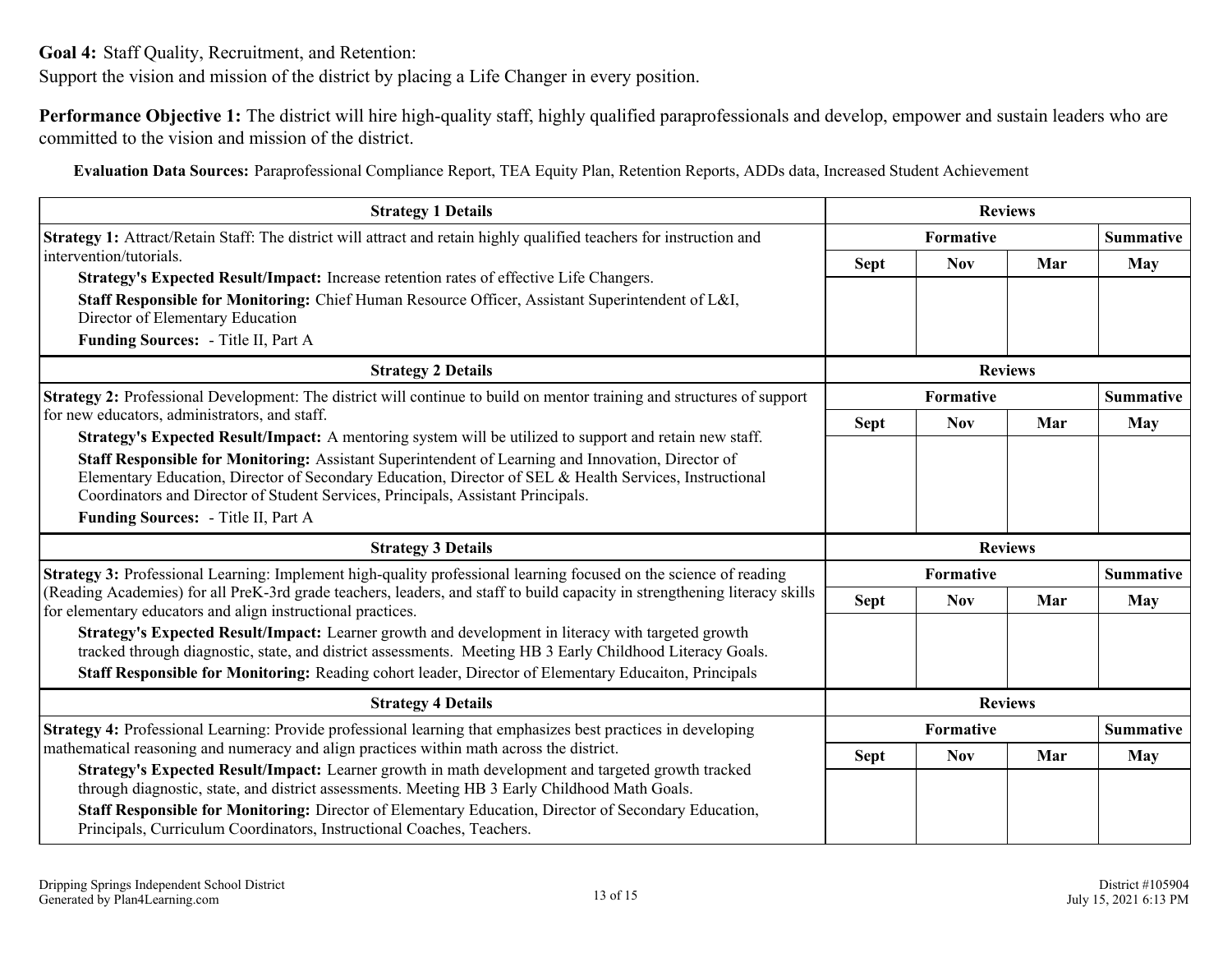<span id="page-13-0"></span>**Goal 5:** School Culture, Communication, and Compliance:

All students will be educated in a safe environment that promotes collaborative and positive communication within the organization that effectively and efficiently manages operational, programmatic, and fiscal compliance.

**Performance Objective 1:** The district will ensure campus/district safety, by providing resources to support district operations. engage parents and families in frequent and ongoing communications, and utilize fiscal transparency.

**Evaluation Data Sources:** Incident Reports, Budgets, Communications, Surveys

| <b>Strategy 1 Details</b>                                                                                                                                                                                                                                                                                                                                                                                                                         | <b>Reviews</b>   |            |     |                                           |
|---------------------------------------------------------------------------------------------------------------------------------------------------------------------------------------------------------------------------------------------------------------------------------------------------------------------------------------------------------------------------------------------------------------------------------------------------|------------------|------------|-----|-------------------------------------------|
| <b>Strategy 1:</b> Goal Setting (CNA/CIP/DIP): The district has an established site-based decision making committee that<br>focuses on the district improvement planning process, and carries out responsibilities such as, but not limited to, the<br>district calendar, professional development plans, budgets, compliance documents, waivers, accountability<br>requirements, drop-out and attendance rates, Federal/state requirements, etc. | <b>Formative</b> |            |     | <b>Summative</b>                          |
|                                                                                                                                                                                                                                                                                                                                                                                                                                                   | <b>Sept</b>      | <b>Nov</b> | Mar | May                                       |
| Strategy's Expected Result/Impact: Improved student performance and streamlined processes to ensure<br>high levels of accountability.                                                                                                                                                                                                                                                                                                             |                  |            |     |                                           |
| Staff Responsible for Monitoring: Assistant Superintendent of Learning and Innovation, Director of<br>Technology, Director of Elementary Education, Director of Secondary Education, Director of SEL & Health<br>Services, Director of Special Services, and Director of Student Services, Principals                                                                                                                                             |                  |            |     |                                           |
| <b>Strategy 2 Details</b>                                                                                                                                                                                                                                                                                                                                                                                                                         | <b>Reviews</b>   |            |     |                                           |
| Strategy 2: Fiscal Compliance: To increase program effectiveness, eliminate duplication, and reduce fragmentation of<br>instructional programs, the district will coordinate federal (TI, TII, TIII, TIV), state (SCE, SAMP), and local funds to<br>provide appropriate programs, instruction, and services to all students while maximizing the impact of available                                                                              | <b>Formative</b> |            |     | <b>Summative</b>                          |
|                                                                                                                                                                                                                                                                                                                                                                                                                                                   | <b>Sept</b>      | <b>Nov</b> | Mar | <b>May</b>                                |
| resources.                                                                                                                                                                                                                                                                                                                                                                                                                                        |                  |            |     |                                           |
| Strategy's Expected Result/Impact: Effective and efficient use of federal, state and local funds with<br>maximizing student outcomes.                                                                                                                                                                                                                                                                                                             |                  |            |     |                                           |
| Staff Responsible for Monitoring: Superintendent, Assistant Superintendent of Business, Assistant<br>Superintendent of Learning and Innovation, Executive Director of Communications, Chief Human Resources<br>Officer, Director of Finance                                                                                                                                                                                                       |                  |            |     |                                           |
| Funding Sources: - Title I, Part A, - Title III, ELA, - Title II, Part A, - State Compensatory Education, -<br>Title IV, - Title III, Immigrant, - Perkins V, - IDEA                                                                                                                                                                                                                                                                              |                  |            |     |                                           |
| <b>Strategy 3 Details</b>                                                                                                                                                                                                                                                                                                                                                                                                                         | <b>Reviews</b>   |            |     |                                           |
| <b>Strategy 3:</b> School Resource Officer(s): The primary responsibility of the SRO is to be a visible law enforcement                                                                                                                                                                                                                                                                                                                           | <b>Formative</b> |            |     | <b>Summative</b>                          |
| presence on campus to deter, prevent and respond to crime. The SRO(s) provide guidance to school officials on law-<br>related matters, helps assess school safety needs and serves as a vital link to other emergency personnel during critical                                                                                                                                                                                                   | <b>Sept</b>      | <b>Nov</b> | Mar | May                                       |
| incidents.                                                                                                                                                                                                                                                                                                                                                                                                                                        |                  |            |     |                                           |
| Strategy's Expected Result/Impact: Increased safety on district facilities to ensure students are educated in<br>a safe, secure environment.                                                                                                                                                                                                                                                                                                      |                  |            |     |                                           |
| Support student and staff positive interactions with law enforcement as partners in education.                                                                                                                                                                                                                                                                                                                                                    |                  |            |     |                                           |
| Staff Responsible for Monitoring: Safety Manager, SRO, Principals                                                                                                                                                                                                                                                                                                                                                                                 |                  |            |     |                                           |
| Dripping Springs Independent School District<br>14 of 15<br>Generated by Plan4Learning.com                                                                                                                                                                                                                                                                                                                                                        |                  |            |     | District #105904<br>July 15, 2021 6:13 PM |